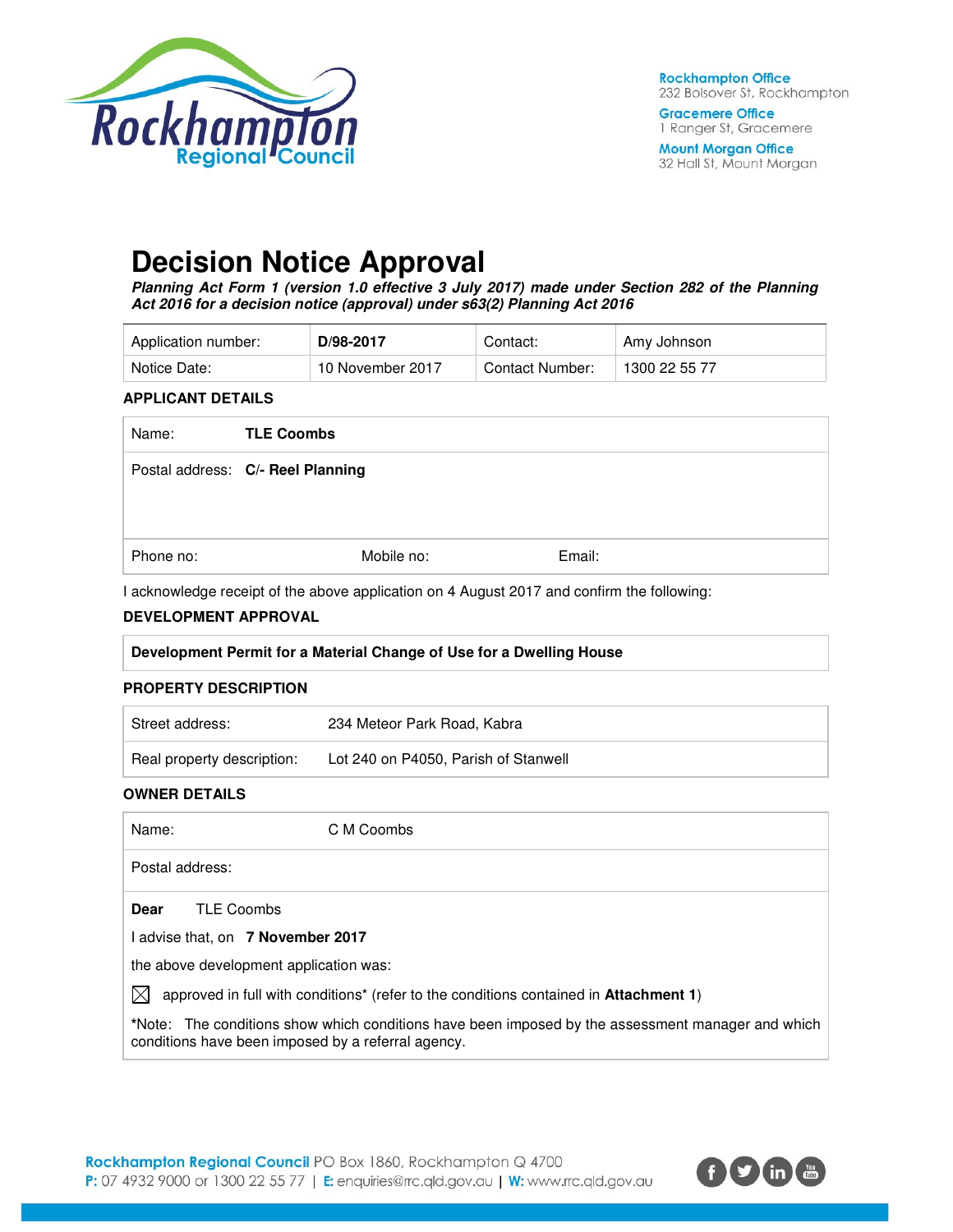### **1. DETAILS OF THE APPROVAL**

|                                                                                                                                                                            | <b>Development</b><br><b>Permit</b> | Preliminary<br>Approval |
|----------------------------------------------------------------------------------------------------------------------------------------------------------------------------|-------------------------------------|-------------------------|
| Development assessable under the planning scheme, a temporary<br>local planning instrument, a master plan or a preliminary approval<br>which includes a variation approval |                                     |                         |

#### **2. CONDITIONS**

This approval is subject to the conditions in Attachment 1.

#### **3. FURTHER DEVELOPMENT PERMITS REQUIRED**

Please be advised that the following development permits are required to be obtained before the development can be carried out:

| Type of development permit required | Subject of the required development permit |
|-------------------------------------|--------------------------------------------|
| Building Works                      |                                            |
| Plumbing and Drainage Works         |                                            |

#### **4. SUBMISSIONS**

Properly made submissions **were not** made in relation to the application.

#### **5. THE APPROVED PLANS**

**The approved development must be completed and maintained generally in accordance with the approved drawings and documents:** 

| Drawing / report title                   | <b>Prepared by</b>      | <b>Date</b>  | Reference<br>number | Version /<br>issue |
|------------------------------------------|-------------------------|--------------|---------------------|--------------------|
| <b>Proposed Development</b><br>Footprint | Design and Architecture | 31 July 2017 | SP-002              | В                  |

#### **6. CURRENCY PERIOD FOR THE APPROVAL (S.85)**

The standard relevant periods stated in section 85 of Planning Act 20016 apply to each aspect of development in this approval, if not stated in the conditions of approval attached.

## **7. STATEMENT OF REASONS**

| Description of the<br>development      | The proposed development is for a Material Change of Use for a Dwelling<br>House                                                                |  |  |
|----------------------------------------|-------------------------------------------------------------------------------------------------------------------------------------------------|--|--|
| <b>Assessment</b><br><b>Benchmarks</b> | The proposed development was assessed against the following assessment<br>benchmarks:                                                           |  |  |
|                                        | High-Impact Industry Zone Code:<br>٠                                                                                                            |  |  |
|                                        | Flood Hazard Overlay Code;<br>٠                                                                                                                 |  |  |
|                                        | <b>Biodiversity Overlay Code;</b>                                                                                                               |  |  |
|                                        | Steep Land Overlay Code;<br>٠                                                                                                                   |  |  |
|                                        | Access, Parking and Transport Code;                                                                                                             |  |  |
|                                        | Stormwater Management Code and<br>٠                                                                                                             |  |  |
|                                        | Water and Sewer Code.                                                                                                                           |  |  |
| <b>Relevant Matters</b>                | The proposed development was assessed against the following relevant<br>matters:                                                                |  |  |
|                                        | The subject site and adjoining properties are currently being used for<br>٠<br>rural purposes with no foreseeable industrial development plans. |  |  |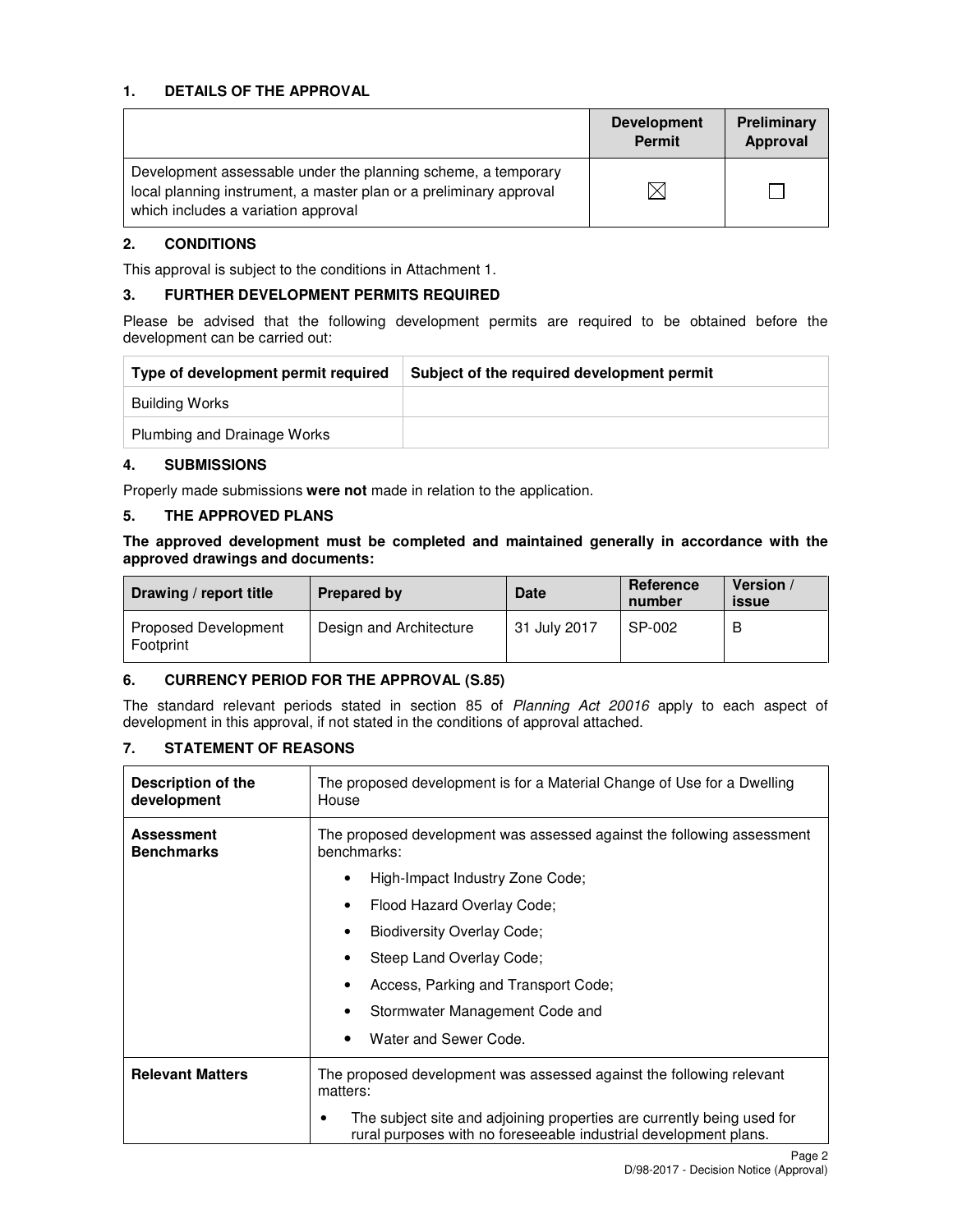|                             |                                                                                                                                                                                                                                                                                                                                                                                                                                                                                                                                   |                                                                                                                                                                                          | Therefore the use of a dwelling house to support the rural activity is<br>considered to be an acceptable interim development solution. |  |  |
|-----------------------------|-----------------------------------------------------------------------------------------------------------------------------------------------------------------------------------------------------------------------------------------------------------------------------------------------------------------------------------------------------------------------------------------------------------------------------------------------------------------------------------------------------------------------------------|------------------------------------------------------------------------------------------------------------------------------------------------------------------------------------------|----------------------------------------------------------------------------------------------------------------------------------------|--|--|
|                             | $\bullet$                                                                                                                                                                                                                                                                                                                                                                                                                                                                                                                         | The subject site is frequently subjected to trespassing and vandalism.<br>The applicant seeks to reside onsite to increase security in an effort to<br>preserve the orphanage buildings. |                                                                                                                                        |  |  |
| <b>Non-Compliances</b>      | The development was assessed against all of the assessment benchmarks<br>listed above and complies with all of these with the exception listed below.                                                                                                                                                                                                                                                                                                                                                                             |                                                                                                                                                                                          |                                                                                                                                        |  |  |
|                             | <b>Assessment</b><br><b>Benchmark</b>                                                                                                                                                                                                                                                                                                                                                                                                                                                                                             |                                                                                                                                                                                          | Reasons for the approval despite non-<br>compliance with benchmark                                                                     |  |  |
|                             | High-Impact Industry<br>The subject site is located in the High-Impact<br>Zone Code<br>Industry Zone<br>and is<br>intended<br>not<br>accommodate<br>residential<br>development.<br>Notwithstanding, the subject site and adjoining<br>properties are currently used for rural purposes. It<br>is not anticipated that industrial<br>use<br>commence until beyond 2026 and as such, the<br>interim use of a Dwelling House will not reduce<br>the functionality of future industry uses on the site<br>or in the surrounding area. |                                                                                                                                                                                          |                                                                                                                                        |  |  |
| <b>Reasons for decision</b> | 1.                                                                                                                                                                                                                                                                                                                                                                                                                                                                                                                                | The proposal will not affect the viability of existing and future high<br>impact industry uses and does not involve the introduction of an<br>incompatible land use.                     |                                                                                                                                        |  |  |
|                             | 2.                                                                                                                                                                                                                                                                                                                                                                                                                                                                                                                                | The proposal has been located, designed and managed to maintain<br>safety to people, and avoid significant adverse impacts on the natural<br>environment.                                |                                                                                                                                        |  |  |
|                             | 3.                                                                                                                                                                                                                                                                                                                                                                                                                                                                                                                                | The proposal prevents and/or minimises the generation of noise, dust<br>and odour so that:                                                                                               |                                                                                                                                        |  |  |
|                             | a)                                                                                                                                                                                                                                                                                                                                                                                                                                                                                                                                | sensitive land uses; and                                                                                                                                                                 | nuisance is not caused to adjoining premises or other nearby                                                                           |  |  |
|                             | b)                                                                                                                                                                                                                                                                                                                                                                                                                                                                                                                                |                                                                                                                                                                                          | desired ambient noise levels in residential zones are not exceeded.                                                                    |  |  |

# **8. RIGHTS OF APPEAL**

The rights of an applicant to appeal to a tribunal or the Planning and Environment Court against a decision about a development application are set out in chapter 6, part 1 of the Planning Act 2016. For particular applications, there may also be a right to make an application for a declaration by a tribunal (see chapter 6, part 2 of the Planning Act 2016).

# Appeal by an applicant

An applicant for a development application may appeal to the Planning and Environment Court against the following:

- the refusal of all or part of the development application
- a provision of the development approval
- the decision to give a preliminary approval when a development permit was applied for
- a deemed refusal of the development application.

An applicant may also have a right to appeal to the Development tribunal. For more information, see schedule 1 of the Planning Act 2016.

The timeframes for starting an appeal in the Planning and Environment Court are set out in section 229 of the Planning Act 2016.

**Attachment 2** is an extract from the Planning Act 2016 that sets down the applicant's appeal rights and the appeal rights of a submitter.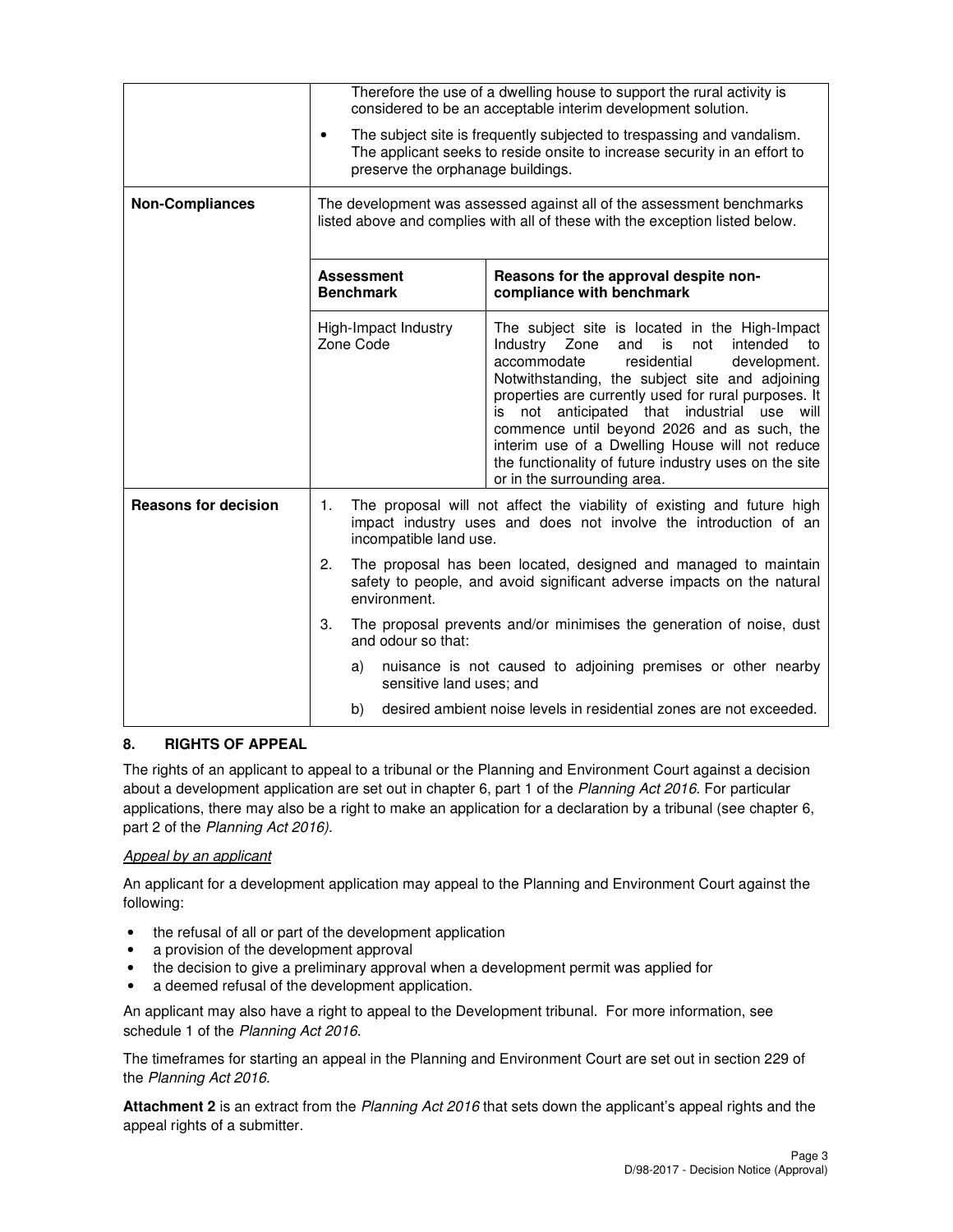#### **9. WHEN THE DEVELOPMENT APPROVAL TAKES EFFECT**

This development approval takes effect:

- From the time the decision notice is given – if there is no submitter and the applicant does not appeal the decision to the court.

Or

- When the submitter's appeal period ends – if there is a submitter and the applicant does not appeal the decision to the court.

Or

- Subject to the decision of the court, when the appeal is finally decided – if an appeal is made to the court.

This approval will lapse unless substantially commenced within the above stated relevant periods (refer to sections 85 of Planning Act 2016 for further details).

#### **10. ASSESSMENT MANAGER**

| Name: | Tarnya Fitzgibbon<br><b>COORDINATOR</b> | Signature: | Date: . | 10 November 2017 |
|-------|-----------------------------------------|------------|---------|------------------|
|       | <b>DEVELOPMENT ASSESSMENT</b>           |            |         |                  |

#### **Attachment 1 – Conditions of the approval**

**Part 1 – Conditions imposed by the assessment manager** [Note: where a condition is imposed about infrastructure under Chapter 4 of the Planning Act 2016, the relevant provision of the Act under which this condition was imposed must be specified.]

#### **Attachment 2—Extract on appeal rights**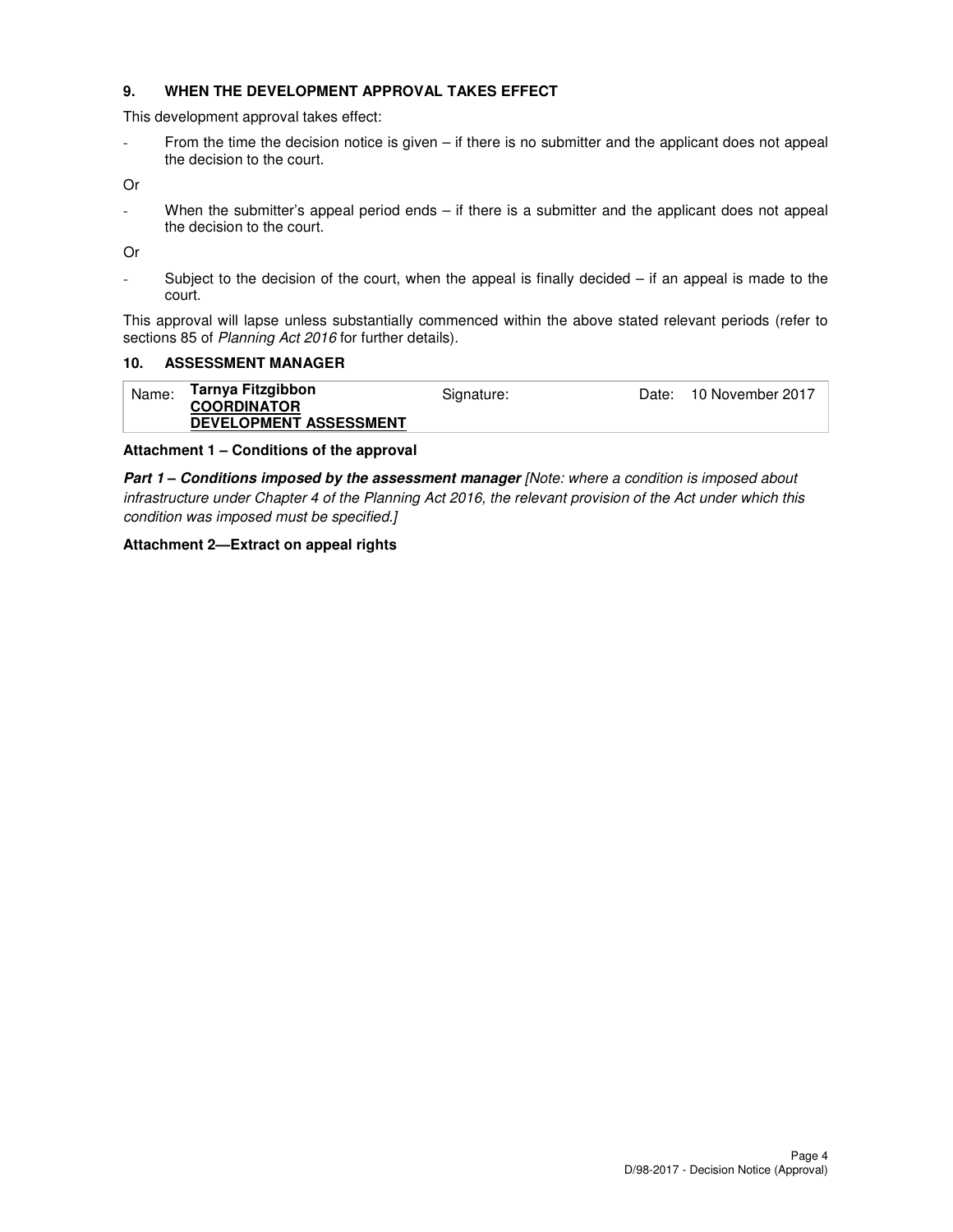

# **Attachment 1 – Part 1**

# **Rockhampton Regional Council Conditions**

PLANNING ACT 2016

# 1.0 ADMINISTRATION

- 1.1 The Developer and his employee, agent, contractor or invitee is responsible for ensuring compliance with the conditions of this development approval.
- 1.2 Where these Conditions refer to "Council" in relation to requiring Council to approve or to be satisfied as to any matter, or conferring on the Council a function, power or discretion, that role may be fulfilled in whole or in part by a delegate appointed for that purpose by the Council.
- 1.3 All conditions, works, or requirements of this development approval must be undertaken and completed:
	- 1.3.1 to Council's satisfaction;
	- 1.3.2 at no cost to Council; and
	- 1.3.3 prior to the commencement of the use,

unless otherwise stated.

- 1.4 Infrastructure requirements of this development approval must be contributed to the relevant authorities, where applicable, at no cost to Council, prior to the commencement of the use, unless otherwise stated.
- 1.5 The following further Development Permits must be obtained prior to the commencement of any works associated with their purposes:
	- 1.5.1 Plumbing and Drainage Works; and
	- 1.5.2 Building Works:
- 1.6 All Development Permits for Plumbing and Drainage Works must be obtained prior to the issue of a Development Permit for Building Works.
- 1.7 All works must be designed, constructed and maintained in accordance with the relevant Council policies, guidelines and standards, unless otherwise stated.
- 1.8 All engineering drawings/specifications, design and construction works must be in accordance with the requirements of the relevant Australian Standards and must be approved, supervised and certified by a Registered Professional Engineer of Queensland.

#### 2.0 APPROVED PLANS AND DOCUMENTS

2.1 The approved development must be completed and maintained generally in accordance with the approved plans and documents, except where amended by any condition of this development approval:

| Drawing / report title                   | Prepared by                | Date                      | Reference<br>number | Version<br>issue |
|------------------------------------------|----------------------------|---------------------------|---------------------|------------------|
| <b>Proposed Development</b><br>Footprint | Design and<br>Architecture | <sup>1</sup> 31 July 2017 | SP-002              | В                |

2.2 Where there is any conflict between the conditions of this development approval and the details shown on the approved plans and documents, the conditions of this development approval must prevail.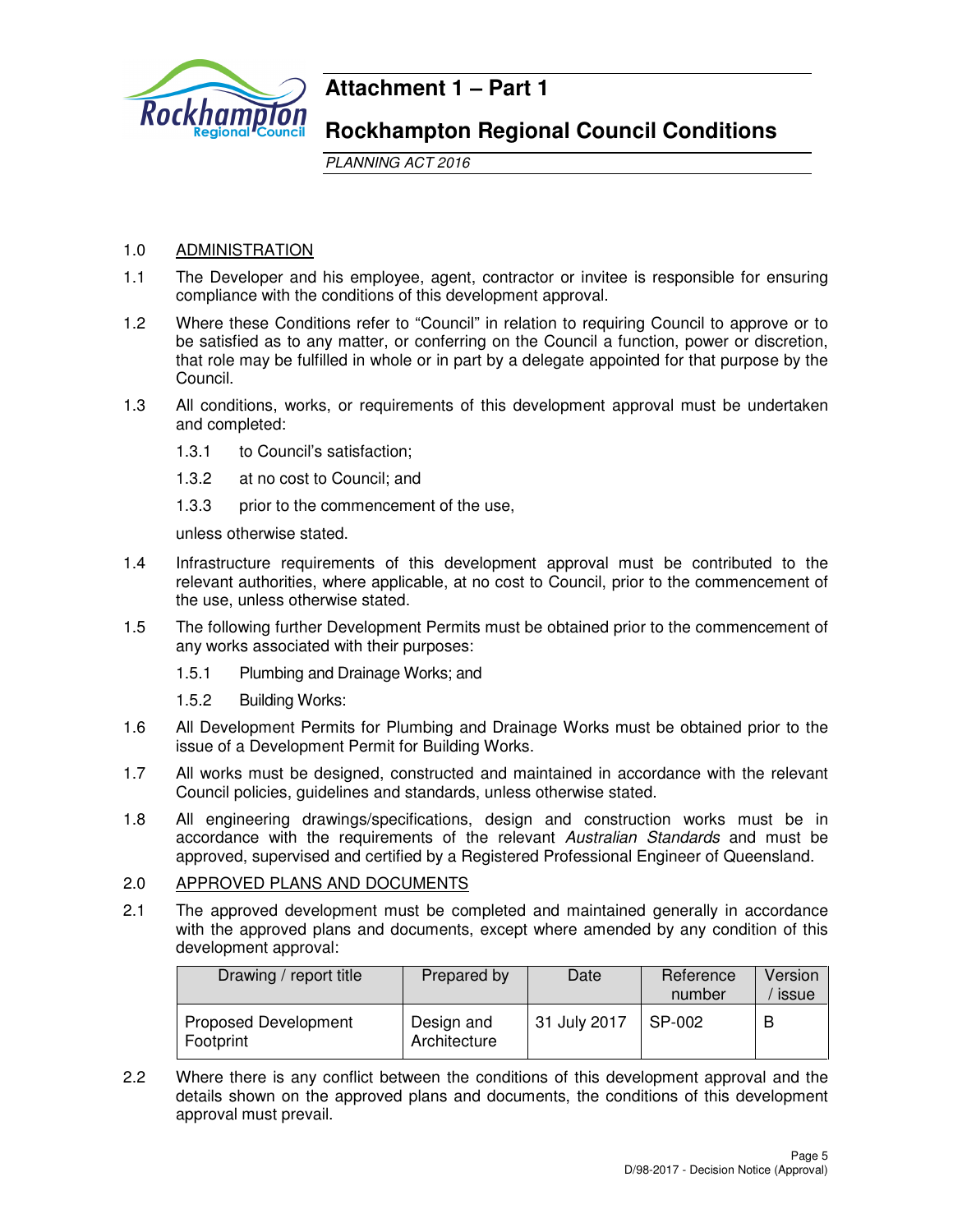2.3 Where conditions require the above plans or documents to be amended, the revised document(s) must be submitted for approval by Council prior to the submission of an application for a Development Permit for Building Works.

# 3.0 ACCESS WORKS

3.1 Flood height marker(s) must be installed along the existing access at appropriate locations.

# 4.0 PLUMBING AND DRAINAGE WORKS

- 4.1 All internal plumbing and drainage works must be designed and constructed in accordance with the approved plans (refer to condition 2.1), Capricorn Municipal Development Guidelines, Water Supply (Safety and Reliability) Act 2008, Plumbing and Drainage Act 2002, Council's Plumbing and Drainage Policies and the provisions of a Development Permit for Plumbing and Drainage Works.
- 4.2 On-site water supply for domestic and firefighting purposes must be provided and may include the provision of a bore, dams, water storage tanks or a combination of each. The water storage must be easily accessible having regard to pedestrian and vehicular access.
- 4.3 The existing on-site sewerage treatment and disposal system must be adequate for the proposed development. Should the existing on-site sewerage treatment and disposal system not be adequate an upgrade of the system is required. The upgrade must be in accordance with the Queensland Plumbing and Wastewater Code and Council's Plumbing and Drainage Policies.
- 4.4 Alteration, disconnection or relocation of internal plumbing and sanitary drainage works associated with the existing building must be in accordance with regulated work under the Plumbing and Drainage Act 2002 and Council's Plumbing and Drainage Policies.
- 4.5 Any new on-site sewerage treatment and disposal areas must not be located within the existing water course or conflict with the separation distance as detailed within the Queensland Plumbing and Wastewater Code.

# 5.0 ROOF AND ALLOTMENT DRAINAGE WORKS

- 5.1 All roof and allotment drainage works must be designed and constructed in accordance with the approved plans (refer to condition 2.1), Queensland Urban Drainage Manual, Capricorn Municipal Development Guidelines, and sound engineering practice.
- 5.2 All roof and allotment runoff from the development must be discharged such that it must not restrict, impair or change the natural flow of runoff water or cause a nuisance to surrounding land or infrastructure.

# 6.0 SITE WORKS

- 6.1 All earthworks, if required, must be undertaken in accordance with Australian Standard AS3798 "Guidelines on earthworks for commercial and residential developments".
- 6.2 Site works must be constructed such that they do not, at any time, in any way restrict, impair or change the natural flow of runoff water, or cause a nuisance or worsening to surrounding land or infrastructure.
- 6.3 All earthworks and site works, if required, must be undertaken in accordance with an Erosion Control and Stormwater Control Management Plan. The plan must be prepared in accordance with the Capricorn Municipal Design Guidelines, and be:
	- 6.3.1 implemented, monitored and maintained for the duration of the works, and until all exposed soil areas are permanently stabilised (for example, turfed, hydromulched, concreted, landscaped); and
	- 6.3.2 available on-site for inspection by Council Officers whilst all works are being carried out.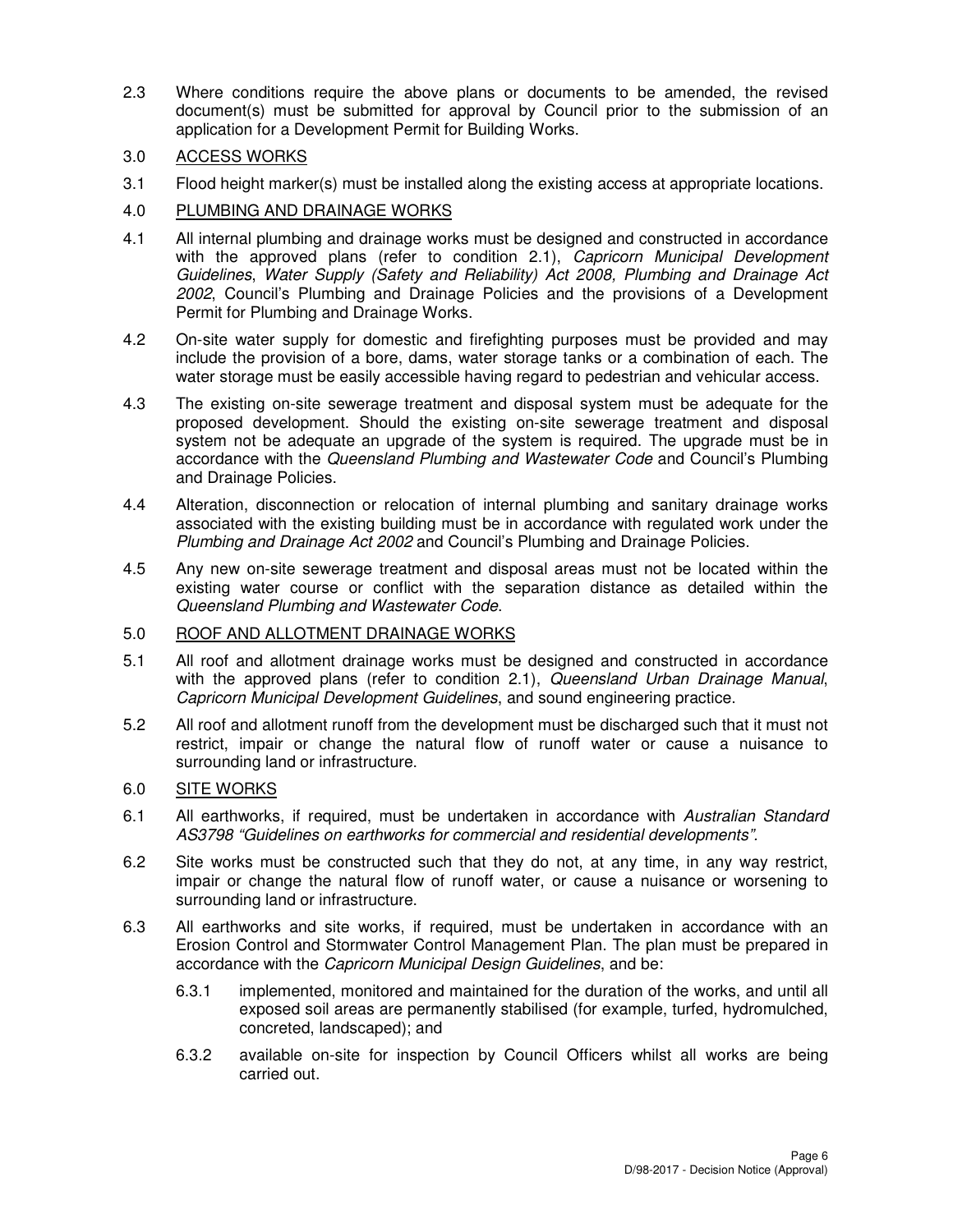## 7.0 BUILDING WORKS

- 7.1 A Development Permit for Building Works must be obtained for the removal, demolition or alteration of any existing structure on the development site.
- 7.2 Any new structures must not be located within the on-site sewerage treatment and disposal area or conflict with the separation distances, in accordance with the Queensland Plumbing and Wastewater Code.

# 8.0 ELECTRICITY

- 8.1 Electricity services must be provided to the development in accordance with the standards and requirements of the relevant service provider.
- 8.2 Evidence that the development is provided with electricity services from the relevant service provider must be provided to Council, prior to the commencement of the use.

### 9.0 TELECOMMUNICATIONS

9.1 Underground telecommunications services must be provided to the development in accordance with the standards and requirements of the relevant service provider.

Note: The Telecommunications Act 1997 (Cth) specifies where the deployment of optical fibre and the installation of fibre-ready facilities is required.

Note: For telecommunications services, written evidence must be in the form of either a "Telecommunications Infrastructure Provisioning Confirmation" where such services are provided by Telstra or a "Notice of Practical Completion" where such services are provided by the NBN.

9.2 Evidence that the development is provided with telecommunications services from the relevant service provider must be provided to Council, prior to the commencement of the use.

#### 10.0 ASSET MANAGEMENT

- 10.1 Any alteration necessary to electricity, telephone, water mains, sewerage mains, and/or public utility installations resulting from the development or in connection with the development, must be undertaken and completed at no cost to Council.
- 10.2 Any damage to existing stormwater, water supply and sewerage infrastructure, kerb and channel, pathway or roadway (including removal of concrete slurry from public land and Council infrastructure), that occurs while any works are being carried out in association with this development approval must be repaired at full cost to the developer. This includes the reinstatement of any existing traffic signs or pavement markings that may have been removed or damaged.

# 11.0 OPERATING PROCEDURES

11.1 All construction materials, waste, waste skips, machinery and contractors' vehicles must be located and stored or parked within the development site. Storage of materials or parking of construction machinery or contractors' vehicles must not occur within Neerkol Quarry Road and Meteor Park Road.

# ADVISORY NOTES

NOTE 1. Aboriginal Cultural Heritage

It is advised that under section 23 of the Aboriginal Cultural Heritage Act 2003, a person who carries out an activity must take all reasonable and practicable measures to ensure the activity does not harm Aboriginal cultural heritage (the "cultural heritage duty of care"). Maximum penalties for breaching the duty of care are listed in the Aboriginal cultural heritage legislation. The information on Aboriginal cultural heritage is available on the Department of Aboriginal and Torres Strait Islander and Partnerships website www.datsip.qld.gov.au.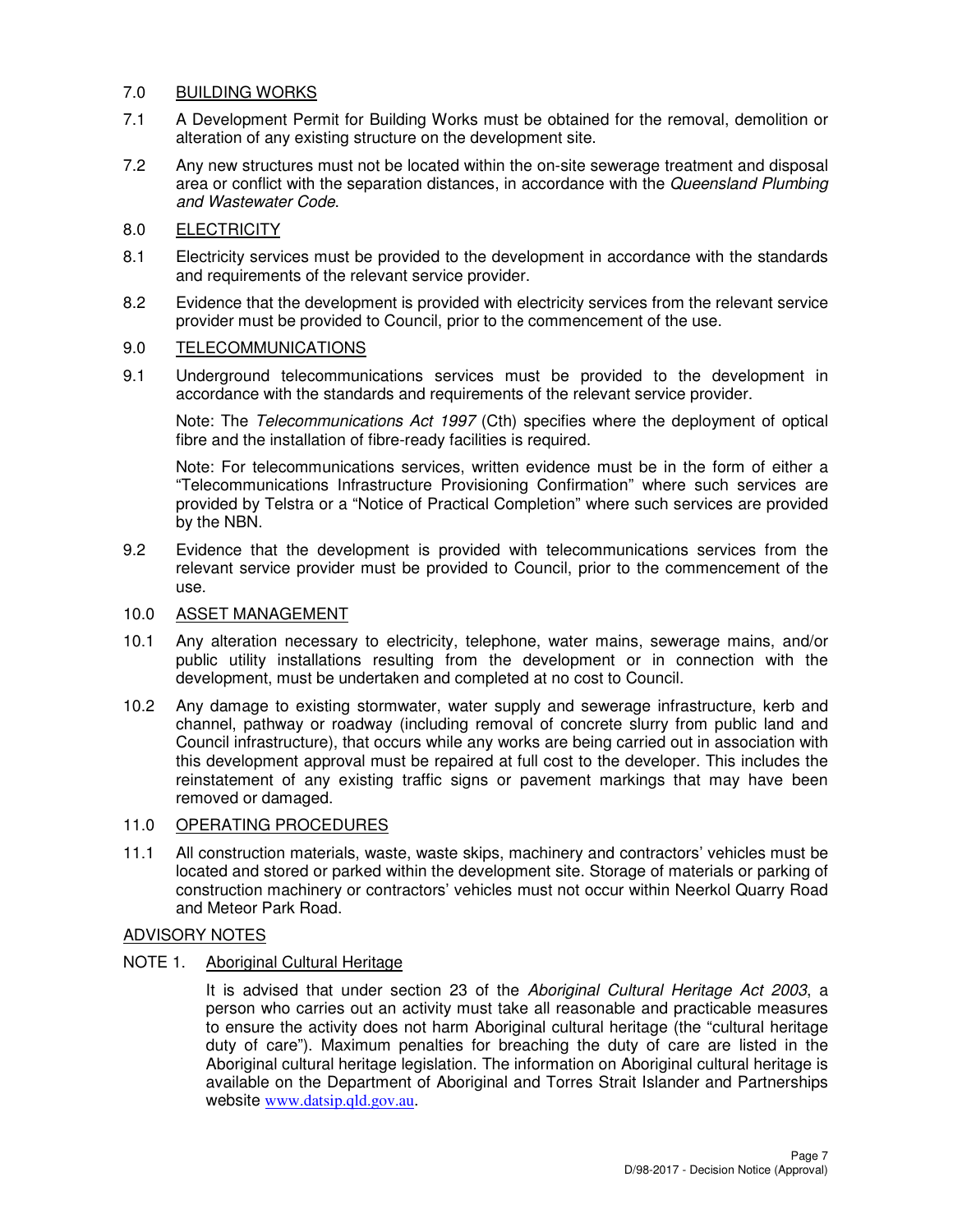### NOTE 2. Asbestos Removal

Any demolition and/or removal works involving asbestos materials must be undertaken in accordance with the requirements of the Work Health and Safety Act 2011 and Public Health Act 2005.

#### NOTE 3. General Environmental Duty

General environmental duty under the *Environmental Protection Act 1994* prohibits unlawful environmental nuisance caused by noise, aerosols, particles, dust, ash, fumes, light, odour or smoke beyond the boundaries of the development site during all stages of the development including earthworks, construction and operation.

### NOTE 4. General Safety Of Public During Construction

The Work Health and Safety Act 2011 and Manual of Uniform Traffic Control Devices must be complied with in carrying out any construction works, and to ensure safe traffic control and safe public access in respect of works being constructed on a road.

### NOTE 5. Flood Contingency Plan

The developer must prepare a Flood Contingency Plan for the subject site that addresses but is not limited to the following:

- (a) Evacuation times;
- (b) Evacuation routes;
- (c) Types of vehicles required for evacuation purposes; and
- (d) Details the storage or removal of materials, goods or equipment during times of flood.

It is the responsibility of the owner or occupier of the land to implement to contingency plan during a flood event or if there is a risk of flooding near the land.

Council is not required to approve contingency plans and Council does not accept any liability for loss of or damage to property, or injury or loss of life as a result of any person using or relying on the contingency plan, or failing to use the contingency plan during a flood event.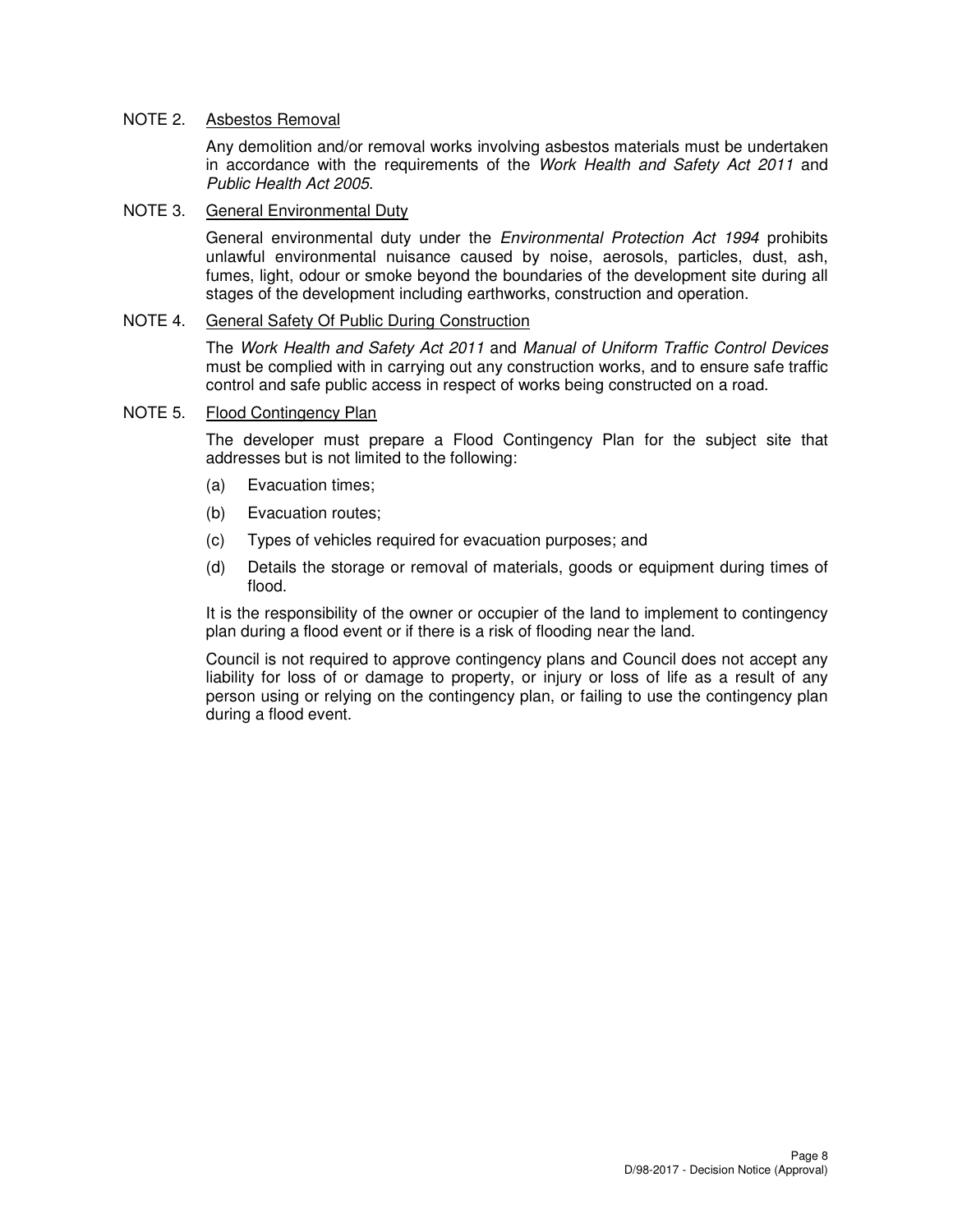

# **Attachment 2 - Appeal Rights**

PLANNING ACT 2016

The following is an extract from the Planning Act 2016 (Chapter 6)

#### **Appeal rights**

#### **229 Appeals to tribunal or P&E Court**

- (1) Schedule 1 states—
	- (a) matters that may be appealed to— (i) either a tribunal or the P&E Court; or (ii) only a tribunal; or
	- (iii) only the P&E Court; and
	- (b) the person—
		- (i) who may appeal a matter (the **appellant**); and (ii) who is a respondent in an appeal of the matter; and (iii) who is a co-respondent in an appeal of the matter;
		- and
	- (iv) who may elect to be a co-respondent in an appeal of the matter.
- (2) An appellant may start an appeal within the appeal period. (3) The **appeal period** is—
	- (a) for an appeal by a building advisory agency—10 business days after a decision notice for the decision is given to the agency or
	- (b) for an appeal against a deemed refusal—at any time after the deemed refusal happens; or
	- (c) for an appeal against a decision of the Minister, under chapter 7, part 4, to register premises or to renew the registration of premises—20 business days after a notice is published under section 269(3)(a) or (4); or
	- (d) for an appeal against an infrastructure charges notice— 20 business days after the infrastructure charges notice is given to the person; or
	- (e) for an appeal about a deemed approval of a development application for which a decision notice has not been given—30 business days after the applicant gives the deemed approval notice to the assessment manager; or
	- (f) for any other appeal—20 business days after a notice of the decision for the matter, including an enforcement notice, is given to the person.
	- Note—

See the P&E Court Act for the court's power to extend the appeal period.

- (4) Each respondent and co-respondent for an appeal may be heard in the appeal.
- (5) If an appeal is only about a referral agency's response, the assessment manager may apply to the tribunal or P&E Court to withdraw from the appeal.
- (6) To remove any doubt, it is declared that an appeal against an infrastructure charges notice must not be about—
	- (a) the adopted charge itself; or
	- (b) for a decision about an offset or refund—
		- (i) the establishment cost of trunk infrastructure identified in a LGIP; or
		- (ii) the cost of infrastructure decided using the method
	- included in the local government's charges resolution.
- **230 Notice of appeal**
- (1) An appellant starts an appeal by lodging, with the registrar of the tribunal or P&E Court, a notice of appeal that— (a) is in the approved form; and
	- (b) succinctly states the grounds of the appeal.
- (2) The notice of appeal must be accompanied by the required fee.
- (3) The appellant or, for an appeal to a tribunal, the registrar must, within the service period, give a copy of the notice of appeal to—
- (a) the respondent for the appeal; and
- (b) each co-respondent for the appeal; and
- (c) for an appeal about a development application under schedule 1, table 1, item 1—each principal submitter for the development application; and
- (d) for an appeal about a change application under schedule 1, table 1, item 2—each principal submitter for the change application; and
- (e) each person who may elect to become a co-respondent for the appeal, other than an eligible submitter who is not a principal submitter in an appeal under paragraph (c) or (d); and
- (f) for an appeal to the P&E Court—the chief executive; and
- (g) for an appeal to a tribunal under another Act—any other
- person who the registrar considers appropriate.
- (4) The **service period** is—
	- (a) if a submitter or advice agency started the appeal in the P&E Court—2 business days after the appeal is started; or
- (b) otherwise—10 business days after the appeal is started. (5) A notice of appeal given to a person who may elect to be a
- co-respondent must state the effect of subsection (6) A person elects to be a co-respondent by filing a notice of
- election, in the approved form, within 10 business days after the notice of appeal is given to the person*.*
- **231 Other appeals**
- (1) Subject to this chapter, schedule 1 and the P&E Court Act, unless the Supreme Court decides a decision or other matter under this Act is affected by jurisdictional error, the decision or matter is non-appealable.
- (2) The Judicial Review Act 1991, part 5 applies to the decision or matter to the extent it is affected by jurisdictional error.
- (3) A person who, but for subsection (1) could have made an application under the Judicial Review Act 1991 in relation to the decision or matter, may apply under part 4 of that Act for a statement of reasons in relation to the decision or matter.
- (4) In this section— **decision** includes—
	- (a) conduct engaged in for the purpose of making a decision; and
	- (b) other conduct that relates to the making of a decision; and
	- (c) the making of a decision or the failure to make a decision; and
	- (d) a purported decision; and
	- (e) a deemed refusal.
- **non-appealable**, for a decision or matter, means the decision or matter—
	- (a) is final and conclusive; and
	- (b) may not be challenged, appealed against, reviewed, quashed, set aside or called into question in any other way under the Judicial Review Act 1991 or otherwise, whether by the Supreme Court, another court, a tribunal or another entity; and
	- (c) is not subject to any declaratory, injunctive or other order of the Supreme Court, another court, a tribunal or another entity on any ground.

#### **232 Rules of the P&E Court**

- (1) A person who is appealing to the P&E Court must comply with the rules of the court that apply to the appeal.
- (2) However, the P&E Court may hear and decide an appeal even if the person has not complied with rules of the P&E Court.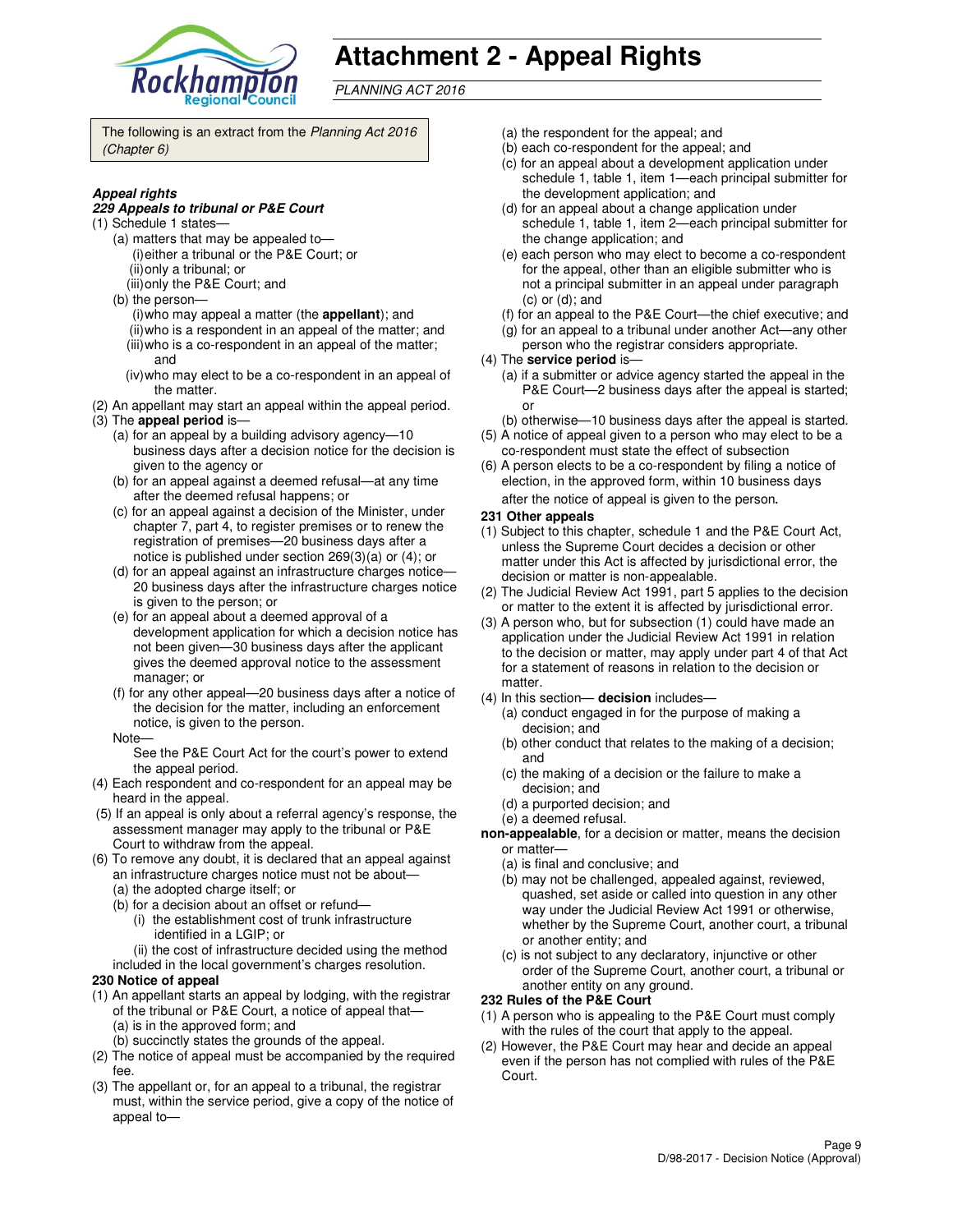

# **Appeal Rights**

PLANNING ACT 2016

#### **Schedule 1 Appeals section 229**

## **1 Appeal rights and parties to appeals**

- (1) Table 1 states the matters that may be appealed to—(a) the P&E court; or (b) a tribunal.
- (2) However, table 1 applies to a tribunal only if the matter involves—
	- (a) the refusal, or deemed refusal of a development application, for—
	- (i) a material change of use for a classified building; or
	- (ii) operational work associated with building work, a retaining wall, or a tennis court; or (b) a provision of a development approval for—
	- (i) a material change of use for a classified building; or
- (ii) operational work associated with building work, a retaining wall, or a tennis court; or
	- (c) if a development permit was applied for—the decision to give a preliminary approval for—
		- (i) a material change of use for a classified building; or
		- (ii) operational work associated with building work, a retaining wall, or a tennis court; or
	- (d) a development condition if—
		- (i) the development approval is only for a material change of use that involves the use of a building classified under the Building Code as a class 2 building; and
		- (ii) the building is, or is proposed to be, not more than 3 storeys; and
		- (iii) the proposed development is for not more than 60 sole-occupancy units; or
	- (e) a decision for, or a deemed refusal of, an extension application for a development approval that is only for a material change of use of a classified building; or
	- (f) a decision for, or a deemed refusal of, a change application for a development approval that is only for a material change of use of a classified building; or
	- (g) a matter under this Act, to the extent the matter relates to—
		- (i) the Building Act, other than a matter under that Act that may or must be decided by the Queensland Building and Construction Commission; or
		- (ii) the Plumbing and Drainage Act, part 4 or 5; or
	- (h) a decision to give an enforcement notice in relation to a matter under paragraphs (a) to (g); or
	- (i) a decision to give an infrastructure charges notice; or
	- (j) the refusal, or deemed refusal, of a conversion application; or
	- (k) a matter that, under another Act, may be appealed to the tribunal; or
	- (l) a matter prescribed by regulation.
- (3) Also, table 1 does not apply to a tribunal if the matter
- involves—
	- (a) for a matter in subsection  $(2)(a)$  to  $(d)$ 
		- (i) a development approval for which the development application required impact assessment; and
		- (ii) a development approval in relation to which the assessment manager received a properly made submission for the development application; or
	- (b) a provision of a development approval about the identification or inclusion, under a variation approval, of a matter for the development.
- (4) Table 2 states the matters that may be appealed only to the P&E Court.
- (5) Table 3 states the matters that may be appealed only to the tribunal.
- (6) In each table—
	- (a) column 1 states the appellant in the appeal; and
	- (b) column 2 states the respondent in the appeal; and
	- (c) column 3 states the co-respondent (if any) in the appeal; and
	- (d) column 4 states the co-respondents by election (if any) in the appeal.
- (7) If the chief executive receives a notice of appeal under section 230(3)(f), the chief executive may elect to be a corespondent in the appeal.

### **Table 1**

|                                                               |                                                                                                                                                                                   | Appeals to the P&E Court and, for certain matters, to a tribunal                         |                                |
|---------------------------------------------------------------|-----------------------------------------------------------------------------------------------------------------------------------------------------------------------------------|------------------------------------------------------------------------------------------|--------------------------------|
| 1. Development applications<br>An appeal may be made against- | (a) the refusal of all or part of the development application; or<br>(b) the deemed refusal of the development application; or<br>(c) a provision of the development approval; or | (d) if a development permit was applied for—the decision to give a preliminary approval. |                                |
| Column 1                                                      | Column 2                                                                                                                                                                          | Column 3                                                                                 | Column 4                       |
| Appellant                                                     | Respondent                                                                                                                                                                        | Co-respondent                                                                            | Co-respondent by election      |
|                                                               |                                                                                                                                                                                   | (if any)                                                                                 | $($ if any $)$                 |
| The applicant                                                 | The assessment                                                                                                                                                                    | If the appeal is about                                                                   | 1 A concurrence agency that is |
|                                                               | manager                                                                                                                                                                           | a concurrence                                                                            | not a co-respondent            |

agency's referral

2 If a chosen Assessment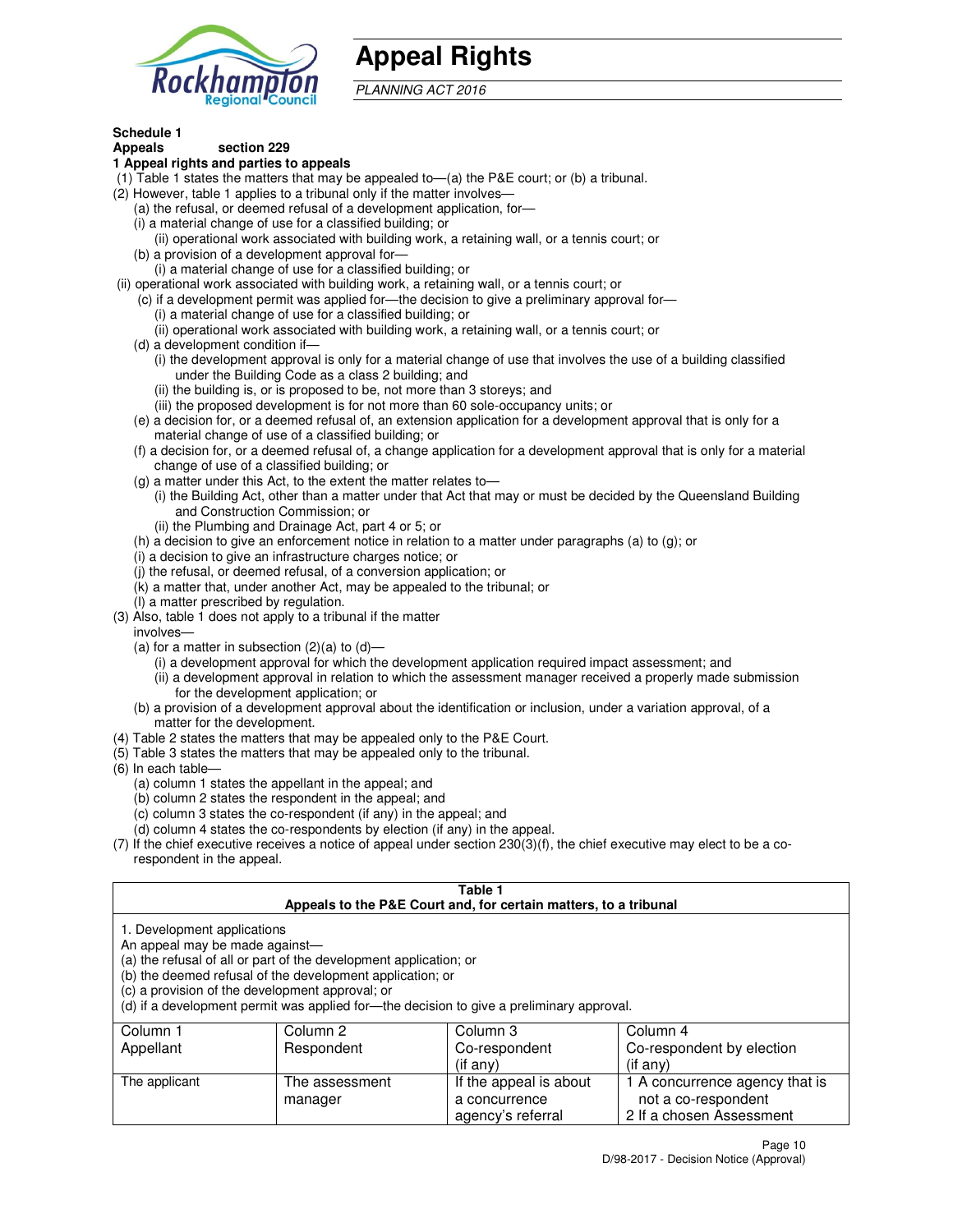|                                                                                                                                                                                                      |                                                                                                                                                                                                                               | Table 1<br>Appeals to the P&E Court and, for certain matters, to a tribunal                                                                                                                                                                                                     |                                                                                                                                                                                                                                                                                                                                                 |
|------------------------------------------------------------------------------------------------------------------------------------------------------------------------------------------------------|-------------------------------------------------------------------------------------------------------------------------------------------------------------------------------------------------------------------------------|---------------------------------------------------------------------------------------------------------------------------------------------------------------------------------------------------------------------------------------------------------------------------------|-------------------------------------------------------------------------------------------------------------------------------------------------------------------------------------------------------------------------------------------------------------------------------------------------------------------------------------------------|
|                                                                                                                                                                                                      |                                                                                                                                                                                                                               | response-the<br>concurrence agency                                                                                                                                                                                                                                              | manager is the respondent-<br>the prescribed assessment<br>manager<br>3 Any eligible advice agency for<br>the application<br>4 Any eligible submitter for the<br>application                                                                                                                                                                    |
| 2. Change applications<br>An appeal may be made against-<br>(b) a deemed refusal of a change application.                                                                                            |                                                                                                                                                                                                                               |                                                                                                                                                                                                                                                                                 | (a) a responsible entity's decision for a change application, other than a decision made by the P&E court; or                                                                                                                                                                                                                                   |
| Column 1<br>Appellant                                                                                                                                                                                | Column <sub>2</sub><br>Respondent                                                                                                                                                                                             | Column 3<br>Co-respondent<br>(if any)                                                                                                                                                                                                                                           | Column 4<br>Co-respondent by election<br>(if any)                                                                                                                                                                                                                                                                                               |
| 1 The applicant<br>2 If the responsible<br>entity is the<br>assessment<br>manager-an<br>affected entity that<br>gave a pre-request<br>notice or response<br>notice                                   | The responsible<br>entity                                                                                                                                                                                                     | If an affected entity<br>starts the appeal-the<br>applicant                                                                                                                                                                                                                     | 1 A concurrence agency for the<br>development application<br>2 If a chosen assessment<br>manager is the respondent-<br>the prescribed assessment<br>manager<br>3 A private certifier for the<br>development application<br>4 Any eligible advice agency for<br>the change application<br>5 Any eligible submitter for the<br>change application |
| 3. Extension applications<br>An appeal may be made against-<br>Column 1<br>Appellant                                                                                                                 | (a) the assessment manager's decision about an extension application; or<br>(b) a deemed refusal of an extension application.<br>Column <sub>2</sub><br>Respondent                                                            | Column 3<br>Co-respondent                                                                                                                                                                                                                                                       | Column 4<br>Co-respondent by election                                                                                                                                                                                                                                                                                                           |
| 1 The applicant<br>1<br>2 For a matter other<br>than a deemed<br>refusal of an<br>extension<br>application $-$ a<br>concurrence<br>agency, other than<br>the chief executive,<br>for the application | The assessment<br>manager                                                                                                                                                                                                     | (if any)<br>If a concurrence<br>agency starts the<br>appeal - the applicant                                                                                                                                                                                                     | (if any)<br>If a chosen assessment<br>manager is the respondent $-$ the<br>prescribed assessment manager                                                                                                                                                                                                                                        |
| 4. Infrastructure charges notices<br>a) The notice involved an error relating to $-$<br>(i)<br>An offset or refund; or<br>(ii)<br>imposed the amount.                                                | (i) The application of the relevant adopted charge; or<br>Examples of errors in applying an adopted charge -<br>The working out of extra demands, for section 120; or<br>b) The was no decision about an offset or refund; or | The incorrect application of gross floor area for a non-residential development<br>Applying an incorrect 'use category', under a regulation, to the development<br>c) If the infrastructure charges notice states a refund will be given - the timing for giving the refund; or | An appeal may be made against an infrastructure charges notice on 1 or more of the following grounds<br>d) The amount of the charge is so unreasonable that no reasonable relevant local government could have                                                                                                                                  |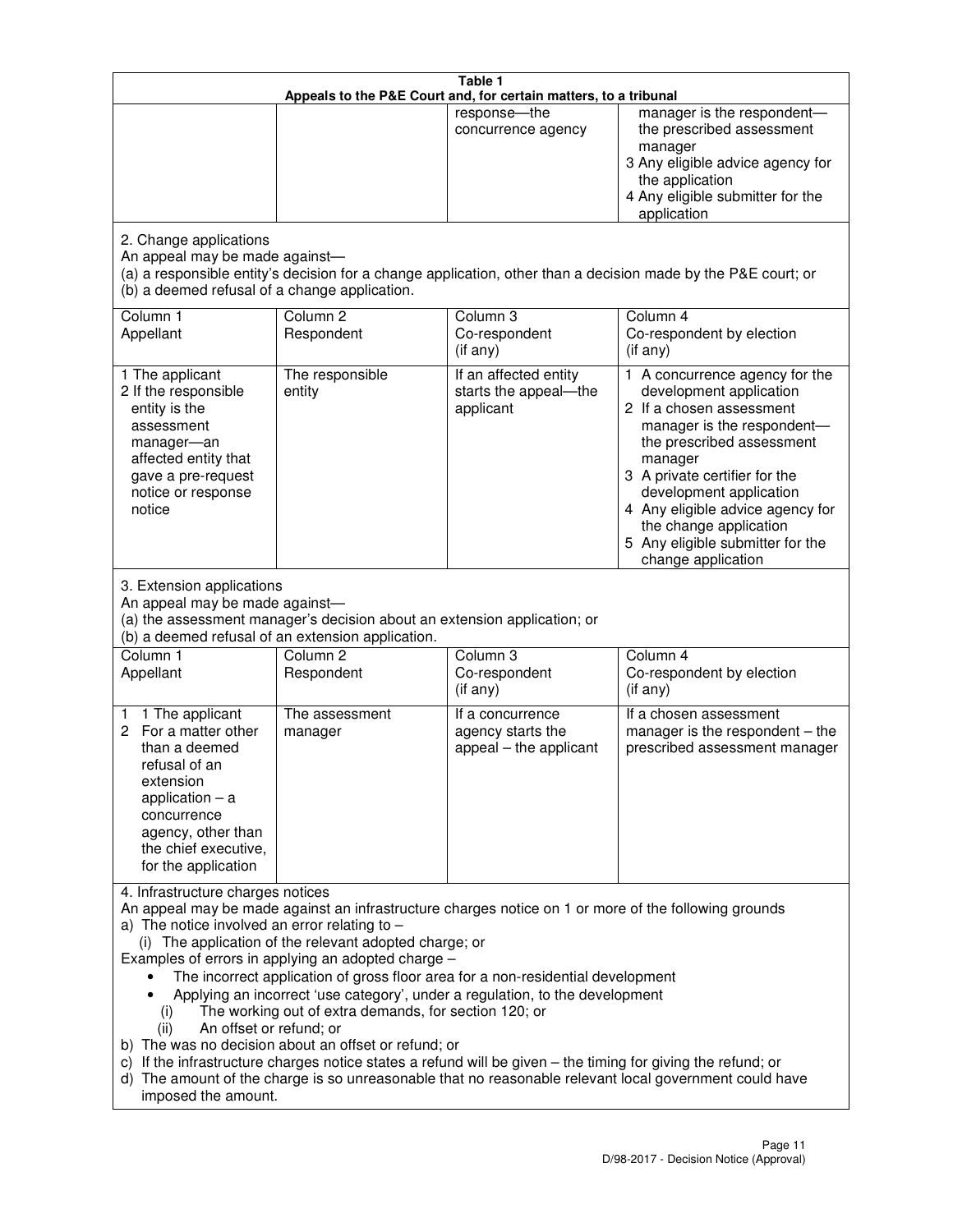|                                                                                                                 |                                                                           | Table 1                                                          |                                                                                                                                                                            |
|-----------------------------------------------------------------------------------------------------------------|---------------------------------------------------------------------------|------------------------------------------------------------------|----------------------------------------------------------------------------------------------------------------------------------------------------------------------------|
|                                                                                                                 |                                                                           | Appeals to the P&E Court and, for certain matters, to a tribunal |                                                                                                                                                                            |
| Column <sub>1</sub><br>Appellant                                                                                | Column $2$<br>Respondent                                                  | Column 3<br>Co-respondent<br>(if any)                            | Column 4<br>Co-respondent by election<br>(if any)                                                                                                                          |
| The person given the<br>Infrastructure charges<br>notice                                                        | The local government<br>that gave the<br>infrastructure charges<br>notice |                                                                  |                                                                                                                                                                            |
| 5. Conversion applications<br>An appeal may be made against-<br>(a) the refusal of a conversion application; or | (b) a deemed refusal of a conversion application.                         |                                                                  |                                                                                                                                                                            |
| Column <sub>1</sub><br>Appellant                                                                                | Column <sub>2</sub><br>Respondent                                         | Column 3<br>Co-respondent<br>(if any)                            | Column 4<br>Co-respondent by election<br>(i f any)                                                                                                                         |
| The applicant                                                                                                   | The local government<br>to which the conversion<br>application was made   |                                                                  |                                                                                                                                                                            |
| 6. Enforcement notices                                                                                          | An appeal may be made against the decision to give an enforcement notice. |                                                                  |                                                                                                                                                                            |
| Column 1<br>Appellant                                                                                           | Column <sub>2</sub><br>Respondent                                         | Column 3<br>Co-respondent<br>(if any)                            | Column 4<br>Co-respondent by election<br>(if any)                                                                                                                          |
| The person given the<br>enforcement notice                                                                      | The enforcement<br>authority                                              |                                                                  | If the enforcement authority is<br>not the local government for<br>the premises in relation to which<br>the offence is alleged to have<br>happened-the local<br>government |
|                                                                                                                 |                                                                           | 2 Tahle                                                          |                                                                                                                                                                            |

|                                                                                         |                                                                                                                                                       | Table 2<br>Appeals to the P&E Court only                                          |                                                                                                                                                                                                                        |
|-----------------------------------------------------------------------------------------|-------------------------------------------------------------------------------------------------------------------------------------------------------|-----------------------------------------------------------------------------------|------------------------------------------------------------------------------------------------------------------------------------------------------------------------------------------------------------------------|
| 1. Appeals from tribunal<br>section 252, on the ground of-<br>(b) jurisdictional error. | An appeal may be made against a decision of a tribunal, other than a decision under<br>(a) an error or mistake in law on the part of the tribunal; or |                                                                                   |                                                                                                                                                                                                                        |
| Column <sub>1</sub><br>Appellant                                                        | Column <sub>2</sub><br>Respondent                                                                                                                     | Column 3<br>Co-respondent<br>(if any)                                             | Column <sub>4</sub><br>Co-respondent by election<br>(if any)                                                                                                                                                           |
| A party to the<br>proceedings for the<br>decision                                       | The other party to the<br>proceedings for the<br>decision                                                                                             | $\blacksquare$                                                                    |                                                                                                                                                                                                                        |
| 2. Eligible submitter appeals<br>(b) a variation request.                               | application, to the extent that the decision relates to-                                                                                              |                                                                                   | An appeal may be made against the decision to give a development approval, or an approval for a change<br>(a) any part of the development application for the development approval that required impact assessment; or |
| Column 1<br>Appellant                                                                   | Column <sub>2</sub><br>Respondent                                                                                                                     | Column <sub>3</sub><br>Co-respondent<br>(i f any)                                 | Column 4<br>Co-respondent by election<br>(i f any)                                                                                                                                                                     |
| 1 For a development<br>application-an<br>eligible submitter for<br>the development      | 1 For a development<br>application-the<br>assessment<br>manager                                                                                       | 1 The applicant<br>2 If the appeal is<br>about a concurrence<br>agency's referral | Another eligible<br>submitter for the<br>application                                                                                                                                                                   |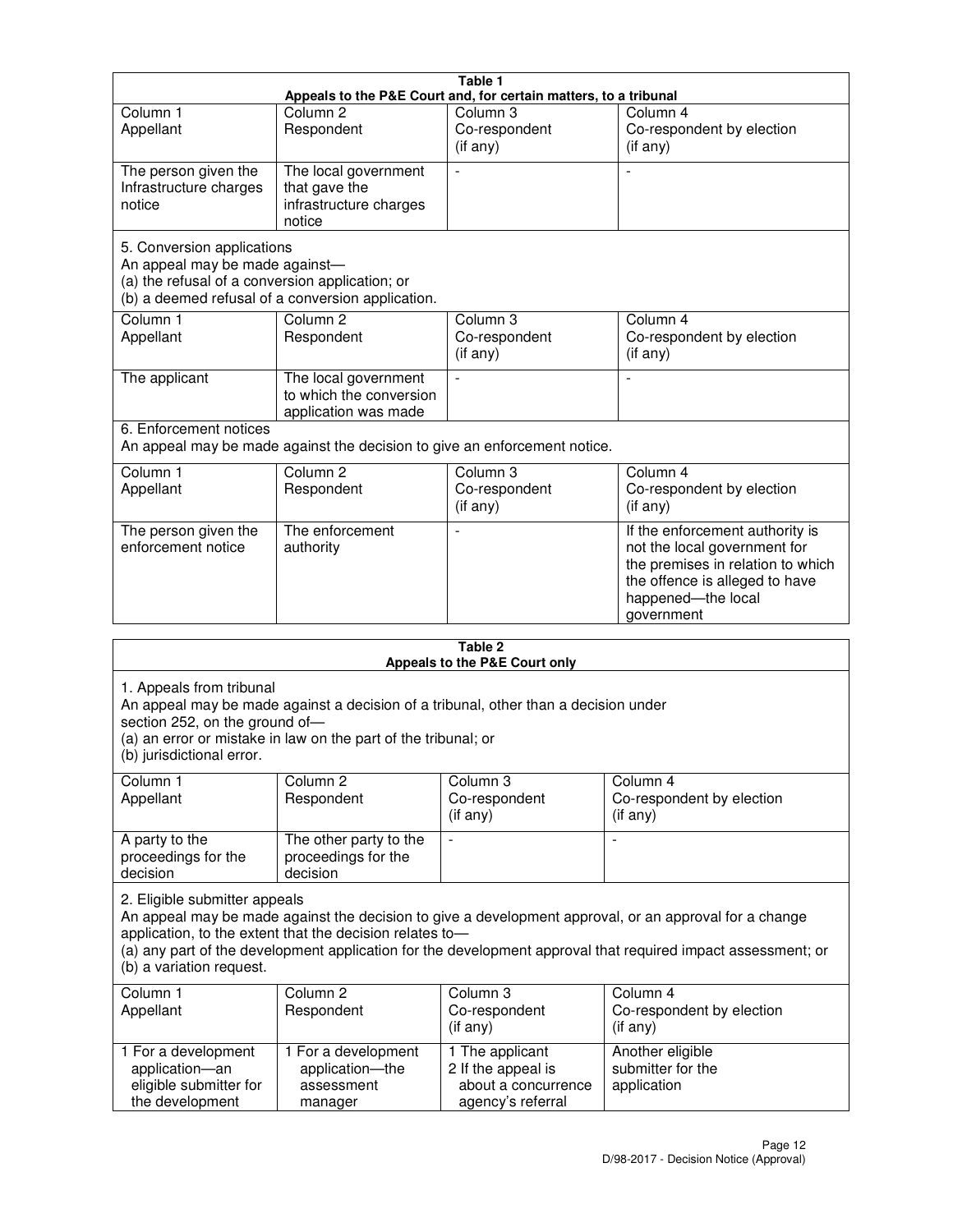| Table 2<br>Appeals to the P&E Court only                                                                                                                                                                                                                                                      |                                                                                                                                                                                                                                         |                                                                                                                         |                                                                                                           |
|-----------------------------------------------------------------------------------------------------------------------------------------------------------------------------------------------------------------------------------------------------------------------------------------------|-----------------------------------------------------------------------------------------------------------------------------------------------------------------------------------------------------------------------------------------|-------------------------------------------------------------------------------------------------------------------------|-----------------------------------------------------------------------------------------------------------|
| application<br>2 For a change<br>application-an<br>eligible submitter for<br>the change<br>application                                                                                                                                                                                        | 2 For a change<br>application-the<br>responsible entity                                                                                                                                                                                 | response-the<br>concurrence agency                                                                                      |                                                                                                           |
| required impact assessment; or<br>(b) a variation request.                                                                                                                                                                                                                                    | 3. Eligible submitter and eligible advice agency appeals<br>An appeal may be made against a provision of a development approval, or failure to<br>include a provision in the development approval, to the extent the matter relates to- |                                                                                                                         | (a) any part of the development application or the change application, for the development approval, that |
| Column 1<br>Appellant                                                                                                                                                                                                                                                                         | Column <sub>2</sub><br>Respondent                                                                                                                                                                                                       | Column <sub>3</sub><br>Co-respondent<br>(if any)                                                                        | Column 4<br>Co-respondent by election<br>(i f any)                                                        |
| 1 For a development<br>application-an<br>eligible submitter for<br>the development<br>application<br>2 For a change<br>application-an<br>eligible submitter for<br>the change<br>application<br>3 An eligible advice<br>agency for the<br>development<br>application or<br>change application | 1 For a development<br>application-the<br>assessment<br>manager<br>2 For a change<br>application-the<br>responsible entity                                                                                                              | 1 The applicant<br>2 If the appeal is<br>about a concurrence<br>agency's referral<br>response-the<br>concurrence agency | Another eligible submitter for the<br>application                                                         |
| 4. Compensation claims<br>An appeal may be made against-                                                                                                                                                                                                                                      | (a) a decision under section 32 about a compensation claim; or<br>(b) a decision under section 265 about a claim for compensation; or<br>(c) a deemed refusal of a claim under paragraph (a) or (b).                                    |                                                                                                                         |                                                                                                           |
| Column 1<br>Appellant                                                                                                                                                                                                                                                                         | Column 2<br>Respondent                                                                                                                                                                                                                  | Column 3<br>Co-respondent<br>(if any)                                                                                   | Column 4<br>Co-respondent by election<br>(if any)                                                         |
| A person dissatisfied<br>with the decision                                                                                                                                                                                                                                                    | The local<br>government to which<br>the claim was made                                                                                                                                                                                  |                                                                                                                         | $\blacksquare$                                                                                            |
| 5. Registered premises                                                                                                                                                                                                                                                                        | An appeal may be made against a decision of the Minister under chapter 7, part 4.                                                                                                                                                       |                                                                                                                         |                                                                                                           |
| Column 1<br>Appellant                                                                                                                                                                                                                                                                         | Column <sub>2</sub><br>Respondent                                                                                                                                                                                                       | Column 3<br>Co-respondent<br>(if any)                                                                                   | Column 4<br>Co-respondent by election<br>(if any)                                                         |
| 1 A person given a<br>decision notice about<br>the decision<br>2 If the decision is to<br>register premises or<br>renew the<br>registration of<br>premises-an owner<br>or occupier of                                                                                                         | The Minister                                                                                                                                                                                                                            | $\overline{a}$                                                                                                          | If an owner or occupier starts the<br>appeal - the owner of the<br>registered premises                    |